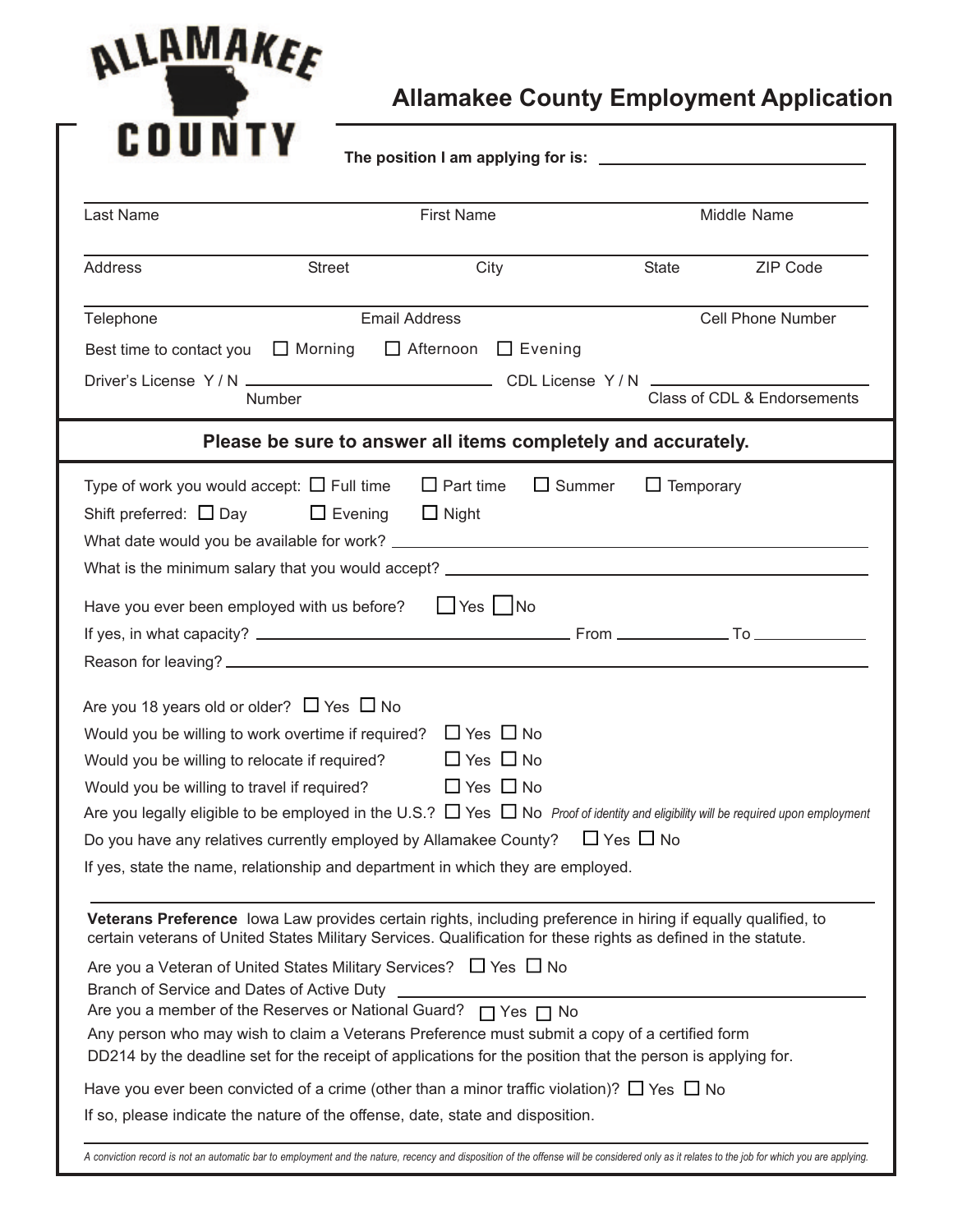### **Education**

|                             | <b>High School</b> | Undergraduate College/University | Graduate/Professional |
|-----------------------------|--------------------|----------------------------------|-----------------------|
| School Name<br>and Location |                    |                                  |                       |
| Diploma/Degree              |                    |                                  |                       |
| Course of Study             |                    |                                  |                       |

Describe any skills, specialized training, apprenticeship, certifications, licensures, and applicable extra-curricular activities.

List equipment and computer software you can operate if applicable to the position.

| Type | <b>Tasks Performed</b> | Years of Experience |
|------|------------------------|---------------------|
| Type | <b>Tasks Performed</b> | Years of Experience |
| Type | <b>Tasks Performed</b> | Years of Experience |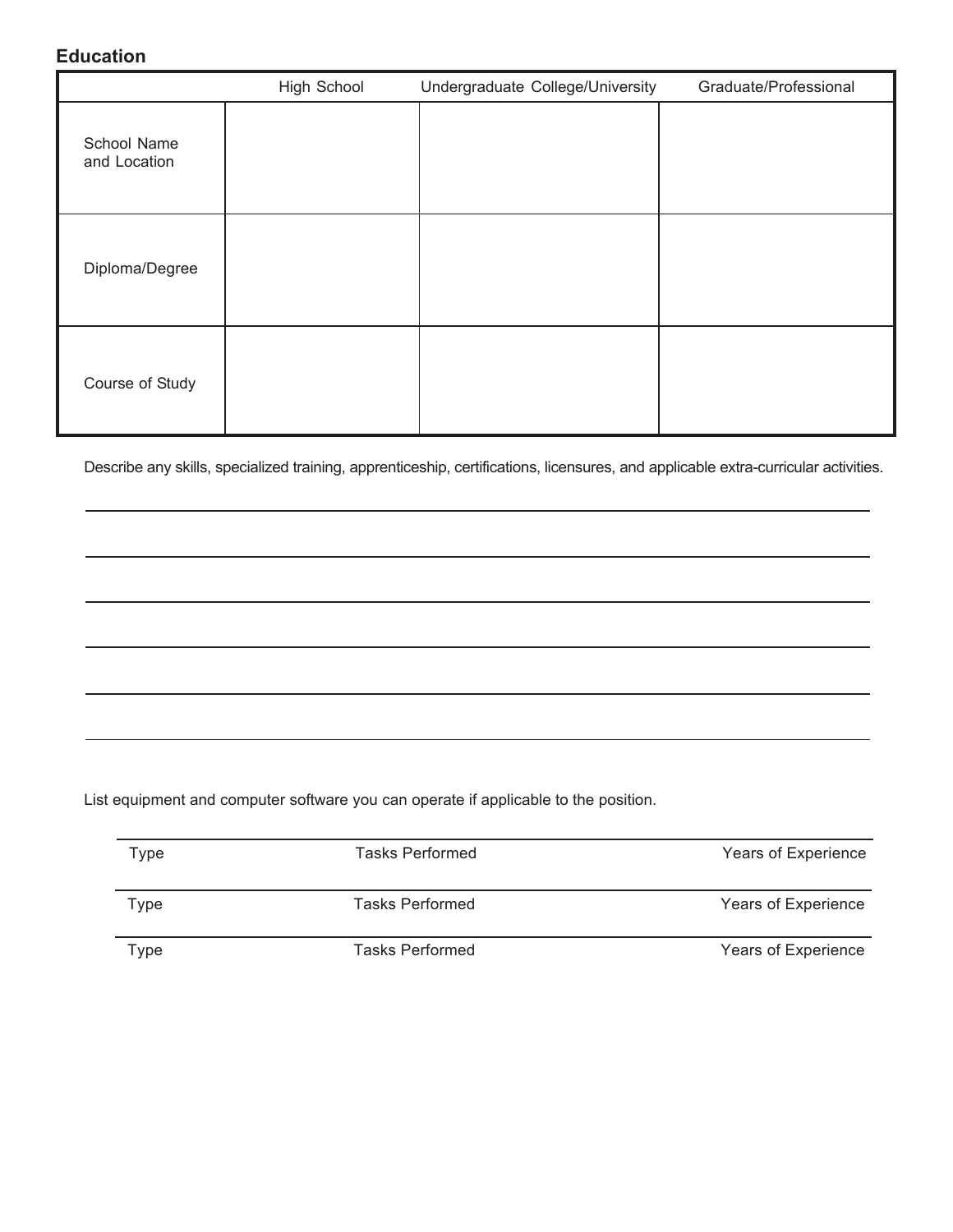## **Employment Experience**

List previous employment. Start with your present or last job. Add another sheet if necessary. Please explain any gaps of employment

| Employer                                                                   | Dates Employed<br>From / To   | Work performed     |  |  |
|----------------------------------------------------------------------------|-------------------------------|--------------------|--|--|
| Address                                                                    |                               |                    |  |  |
| Telephone number                                                           | Hourly Rate/Salary            |                    |  |  |
| Job title                                                                  | Starting / Final              | Reason for leaving |  |  |
| Supervisor                                                                 |                               |                    |  |  |
| May we contact the employer listed above? $\Box$ Yes $\Box$ No If no, why? |                               |                    |  |  |
|                                                                            |                               |                    |  |  |
| Employer                                                                   | Dates Employed<br>From / To   | Work performed     |  |  |
| Address                                                                    |                               |                    |  |  |
| Telephone number                                                           | Hourly Rate/Salary            |                    |  |  |
| Job title                                                                  | Starting / Final              | Reason for leaving |  |  |
| Supervisor                                                                 |                               |                    |  |  |
| May we contact the employer listed above? Yes                              | If no, why?<br>N <sub>O</sub> |                    |  |  |
|                                                                            |                               |                    |  |  |
| Employer                                                                   | Dates Employed<br>From / To   | Work performed     |  |  |
| Address                                                                    |                               |                    |  |  |
| Telephone number                                                           | Hourly Rate/Salary            |                    |  |  |
| Job title                                                                  | Starting / Final              | Reason for leaving |  |  |
| Supervisor                                                                 |                               |                    |  |  |
| May we contact the employer listed above? $\Box$ Yes $\Box$ No If no, why? |                               |                    |  |  |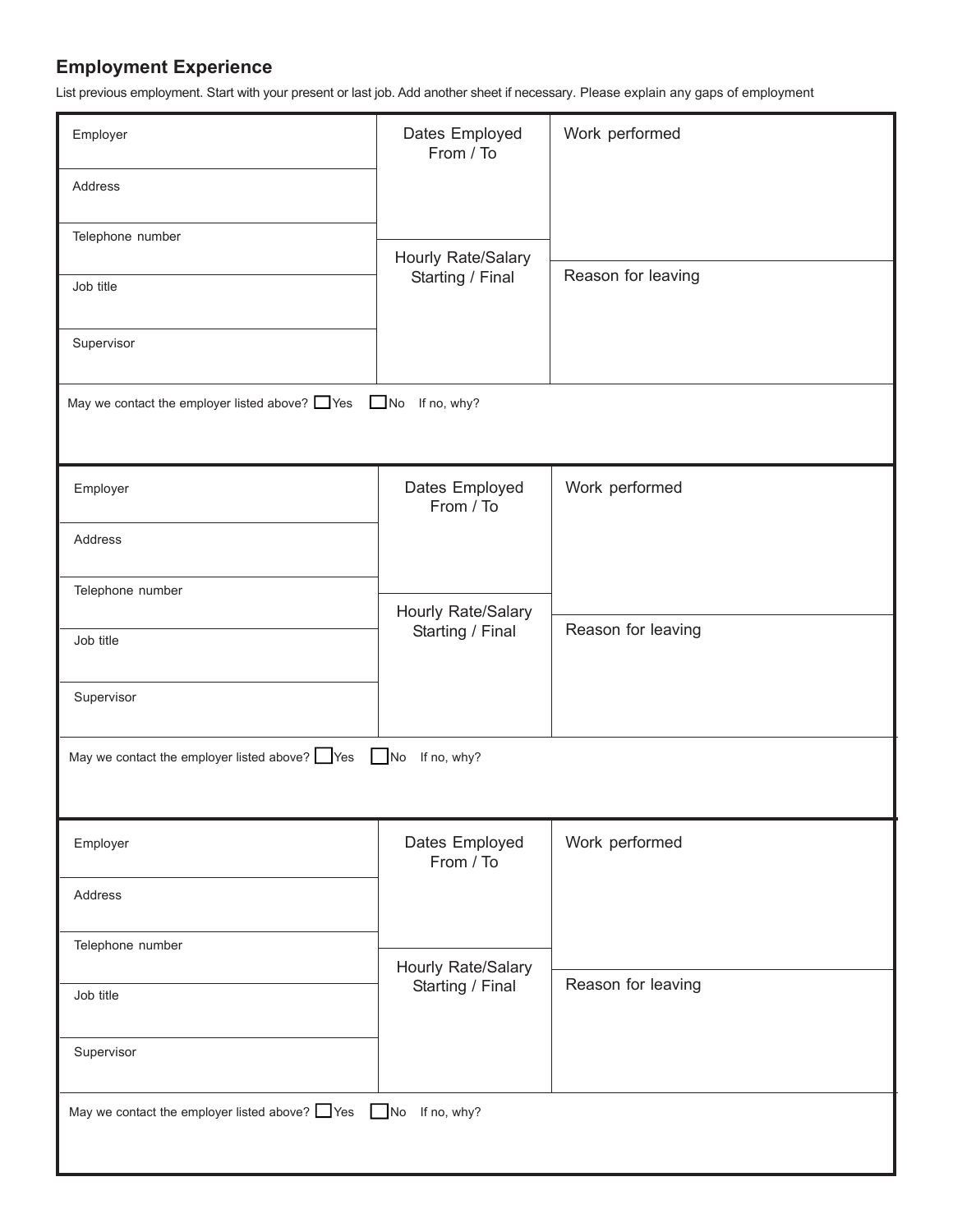# **References**

List 3 references that are not relatives.

| Name:        |       |  |
|--------------|-------|--|
| Address:     |       |  |
| Telephone:   | Cell: |  |
| E-Mail:      |       |  |
| Years Known: |       |  |
|              |       |  |

| Name:        |       |
|--------------|-------|
| Address:     |       |
| Telephone:   | Cell: |
| E-Mail:      |       |
| Years Known: |       |
|              |       |

| Name:        |       |
|--------------|-------|
| Address:     |       |
| Telephone:   | Cell: |
| E-Mail:      |       |
| Years Known: |       |
|              |       |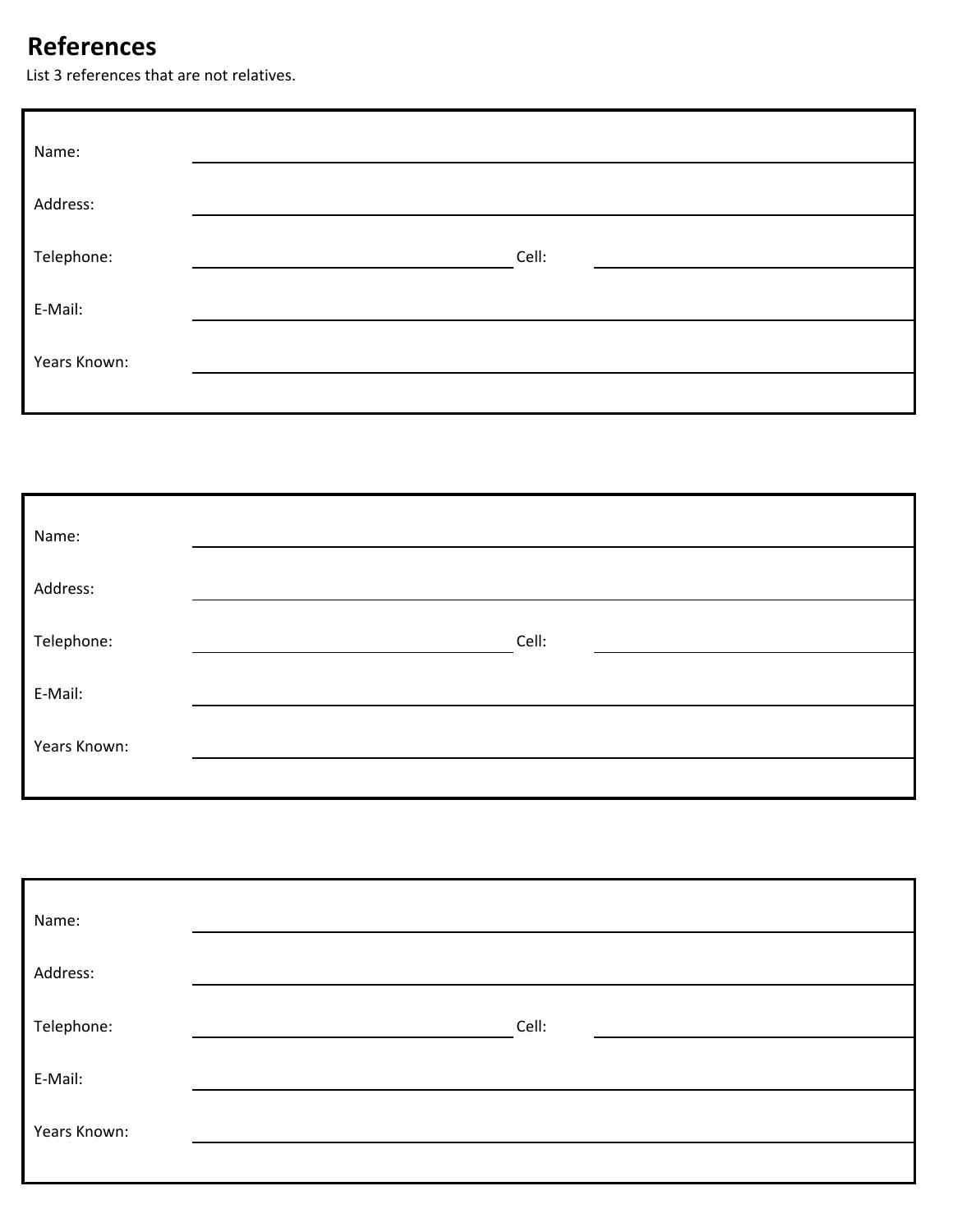### **Applicant's Statement**

I certify that answers given herein are true and complete to the best of my knowledge. I authorize investigation of all statements contained in this application for employment as may be necessary in arriving at an employment decision.

This application for employment shall be considered active for a period of time not to exceed 45 days and only for the position applied for. If I wish to be considered for employment beyond this time period or for another position, I understand that I need to inquire as to whether or not applications are being accepted at that time.

I hereby acknowledge that any employment relationships with Allamakee County is of an At-Will nature, which means that the employee may resign at any time and that Allamakee County may discharge at any time with or without cause. I understand that neither this document nor any offer of employment from Allamakee County constitutes an employment contract unless a specific document to that effect is executed by Allamakee County and be in writing.

I hereby acknowledge that as a condition of employment I may be required to submit to, and successfully pass, a criminal background check, credit history check, post-offer pre-employment physical and drug screen for specific jobs.

In the event of employment, I understand that false or misleading information given in my application or interview(s) shall be considered sufficient cause for dismissal. I further understand that an incomplete application or an absence of my signature on this application is just cause for rejection of this application. I agree to employment entrance exams, if necessary, at Allamakee County cost. I understand that I am required to abide by all rules and regulations of the employer.

Signature of Applicant Date of Applicant Date of Applicant Date of Applicant Date of Applicant Date of Applicant Date of Applicant Date of Applicant Date of Applicant Date of Applicant Date of Applicant Date of Applicant D

I hereby acknowledge that the selection process for this position is subject to Iowa open meetings and records. To the extent allowed by law, I request that my application be kept condential. I further request that the sessions in which my qualifications are reviewed and discussed be done in closed session as to protect my reputation.

Signature of Applicant **Date of Applicant** Date of Applicant Date of Applicant Date of Applicant Date of Applicant

If you do not sign this acknowledgement/request your application may become a public record and consideration of your application may be done in open session.

| Are you capable of performing in a reasonable manner, with or without a reasonable accommodation, the activities |  |
|------------------------------------------------------------------------------------------------------------------|--|
| 'nvolved in the job or occupation for which you have applied? $\Box$ Yes $\Box$ No                               |  |

Note to applicants: Do not answer this question unless you have been informed about the requirements of the job for which you are applying.

Do you have a record of founded child or dependent adult abuse? |Yes || No

Such a record will not necessarily disqualify an applicant. the circumstances of the conviction will be considered in relation to the nature and duties of the position.

It is the policy of Allamakee County to provide equal treatment to all Allamakee County employees and applicants for Allamakee County employment without regard to race, color, religion, political affiliation, creed, gender identity, genetic information, sex, sexual orientation, national origin or ancestry, age, mental or physical disability, marital status, except asbona fide occupational qualifications may require otherwise. This policy applies to all human resources actions and procedures including, but not limited to: recruitment, selection, training, compensation, benefit programs, promotion, demotion, transfer and termination of employment.

*Individuals in need of special accommodations are asked to notify our office in advance.*